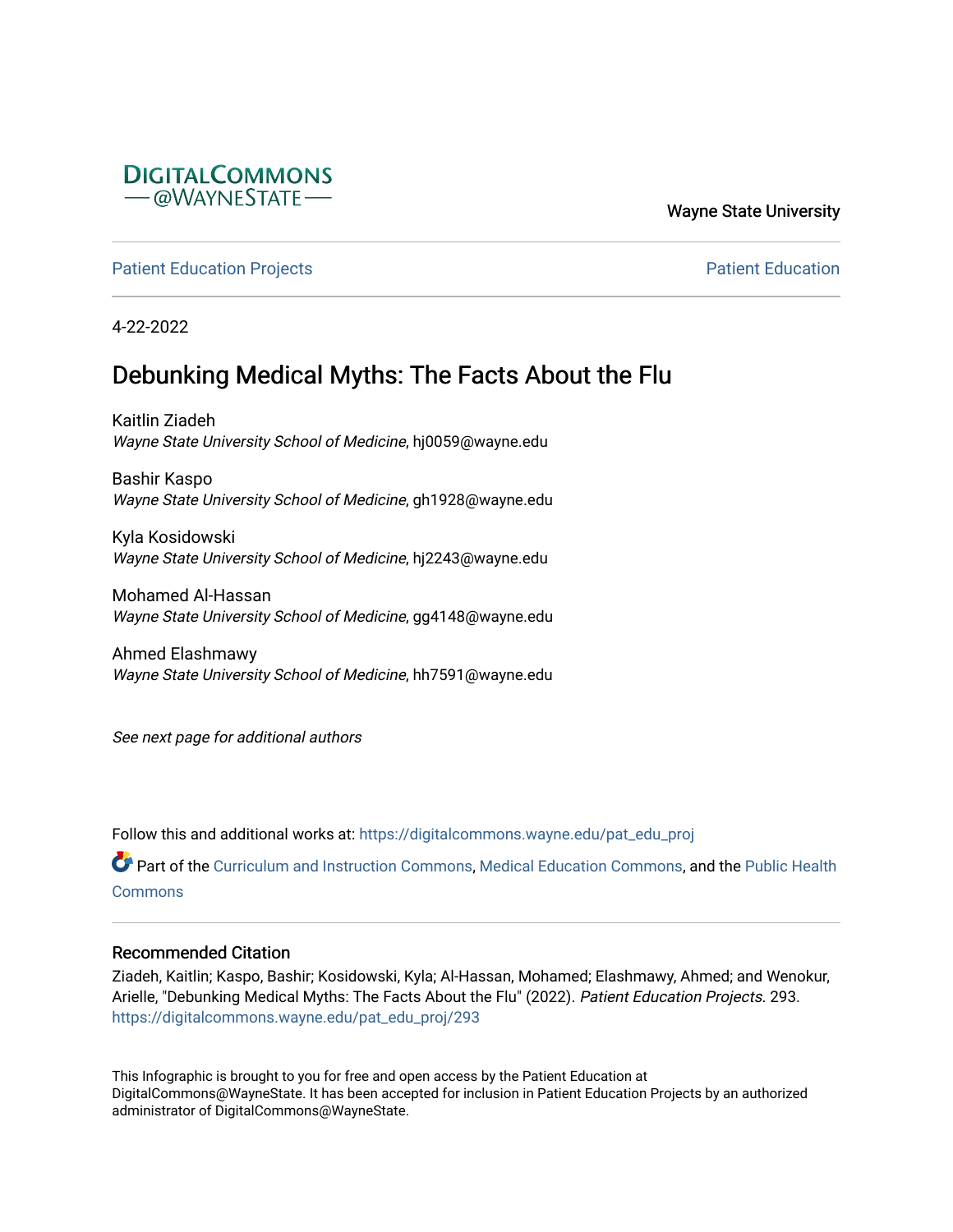#### Authors

Kaitlin Ziadeh, Bashir Kaspo, Kyla Kosidowski, Mohamed Al-Hassan, Ahmed Elashmawy, and Arielle Wenokur

This infographic is available at DigitalCommons@WayneState: [https://digitalcommons.wayne.edu/pat\\_edu\\_proj/293](https://digitalcommons.wayne.edu/pat_edu_proj/293)